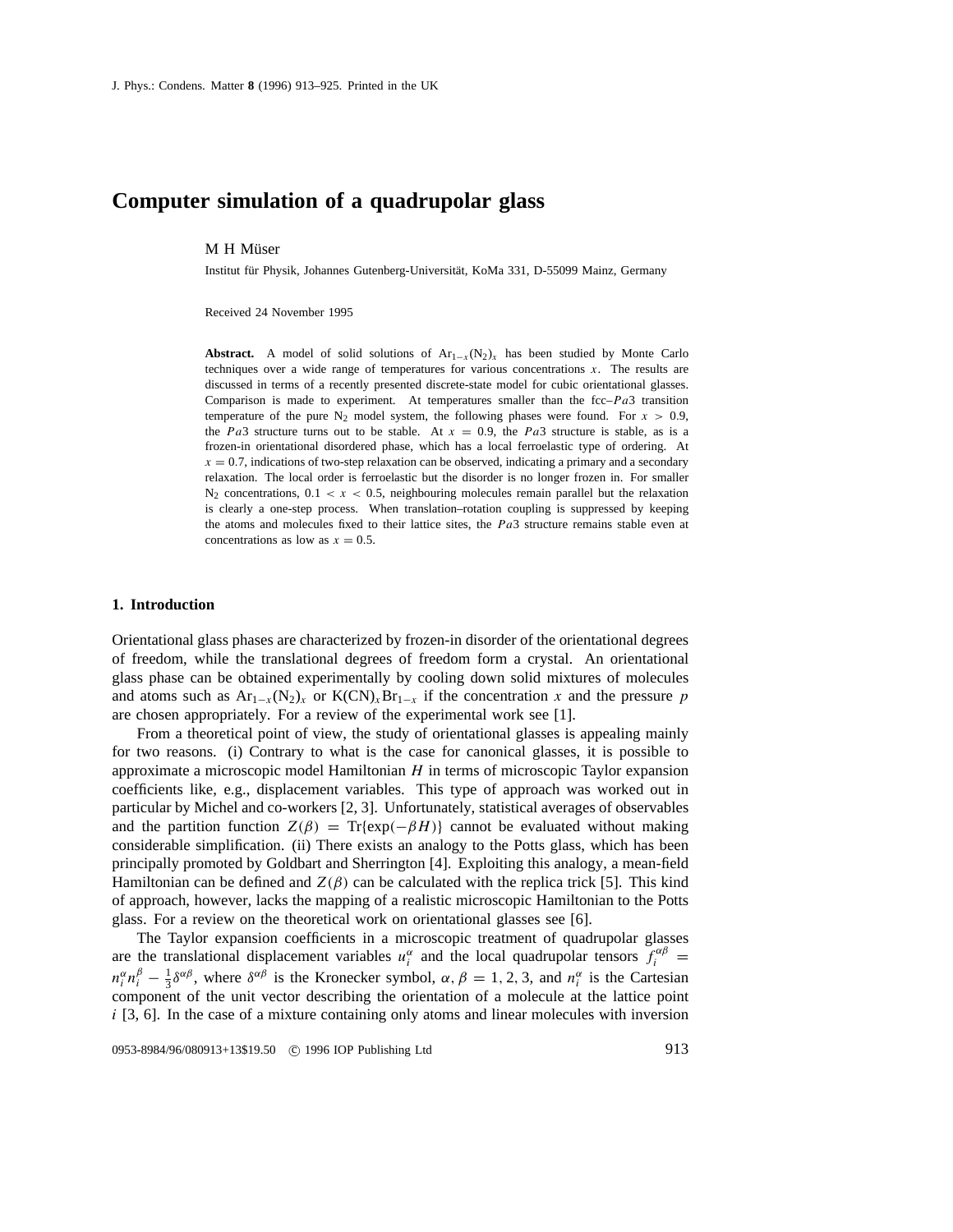symmetry, the minimum-expansion expression of the total potential  $V_t$  is therefore

$$
V_t = V_0 + \sum_{ij} \left( \sum_{\alpha\beta\gamma\delta} A_{ij}^{\alpha\beta\gamma\delta} f_i^{\alpha\beta} f_j^{\gamma\delta} + \sum_{\alpha\beta\gamma} B_{ij}^{\alpha\beta\gamma} f_i^{\alpha\beta} u_j^{\gamma} + \sum_{\alpha\beta} C_{ij}^{\alpha\beta} u_i^{\alpha} u_j^{\beta} \right)
$$
(1)

where the constant potential  $V_0$  and the expansion coefficients  $A_{ij}^{\alpha\beta\gamma\delta}$ ,  $B_{ij}^{\alpha\beta\gamma}$ ,  $C_{ij}^{\alpha\beta}$  depend on the given frozen-in positional disorder. The first term in the sum in equation (1) refers to the rotation–rotation coupling (RRC) for  $i \neq j$  and to the crystal-field coupling (CFC) for  $i = j$ . The two remaining terms express the translation–rotation coupling (TRC) and the translation–translation coupling (TTC) respectively.

In this microscopic view, the interaction that changes most dramatically when a molecule is replaced by an atom at a given lattice site is the RRC which completely drops out. All of the other coefficients should remain nearly constant since the two chemical components have to be miscible. In the case of  $(para-H_2)_{1-x} (ortho-H_2)_x$ , which falls into the same class of orientational glasses as  $Ar_{1-x}(N_2)_x$ , the coefficients  $A_{ii}^{\alpha\beta\gamma\delta}$ ,  $B_{ij}^{\alpha\beta\gamma}$ ,  $C_{ij}^{\alpha\beta}$  remain identical, while  $A_{ij}^{\alpha\beta\gamma\delta} = 0$  if at least one of the two particles at lattice sites i and j is an ortho-H<sub>2</sub>, which plays the role of the isotropic Ar atom.

For fcc-Ar<sub>1-x</sub>(N<sub>2</sub>)<sub>x</sub> mixtures the following extreme cases are obtained: in the dilute limit, a  $N_2$  molecule has its preferred orientations parallel to one of the three principal axes due to CFC [7], while in the pure system,  $x = 1$ , the N<sub>2</sub> molecules are oriented along the space diagonals due to RRC [8]. Thus, the competition between CFC and RRC plays an important role.

In Potts glasses, the competing interactions are modelled by randomly distributed coupling constants  $J_{ij}$  coupling the Potts spins  $S_i$  and  $S_j$ . One of the components of a Potts spin is one, and all of the other components are zero. Introducing a random field  $h_i$  at lattice site *i* the Hamiltonian of the Potts model is given by [9]

$$
H_p = \sum_{ij} J_{ij} S_i \cdot S_j + \sum_i h_i \cdot S_i.
$$
 (2)

The appropriate choice of the distributions for  $J_{ij}$  and  $h_i$  depends on the system under consideration. The analogy between a Potts spin and the orientation of a molecule in a (mixed) crystal is due to high local energy barriers that make the orientations of the molecules quasi-discrete. Hence, the orientational state of a molecule can be described by a pseudo-Potts spin. In a semi-microscopic model [10], these pseudo-Potts spins can be coupled bilinearly to elastic variables. Structural changes and anomalies in the elastic moduli have been obtained in good qualitative agreement with experiment.

In a recent work [11], a similar approach led to a self-consistency equation for the order parameter from which the shear modulus  $C_{44}$  follows. This approach is made especially for the description of cubic orientational glasses.

It is not clear whether the analogy between Potts glasses and orientational glasses can be justified. Computer simulation is an excellent tool for investigating the assumptions made in theoretical model building. Tadic` *et al* assumed in their model for cubic quadrupolar glasses that the molecules align preferentially parallel to one of the {111} axes. This assumption is in accordance with computer simulation results for  $(KBr)_{1-x}(KCN)_x$  for  $x = 0.75$  [12]. However, on lowering  $x$ , the correlation between the space diagonals and the orientation of the molecules might decrease.

Another open question concerns the dynamics of the freezing process. In a simple model of orientational glasses [13], a time-scale separation between primary (global) and secondary (local) relaxations has been predicted. In this work, local relaxation processes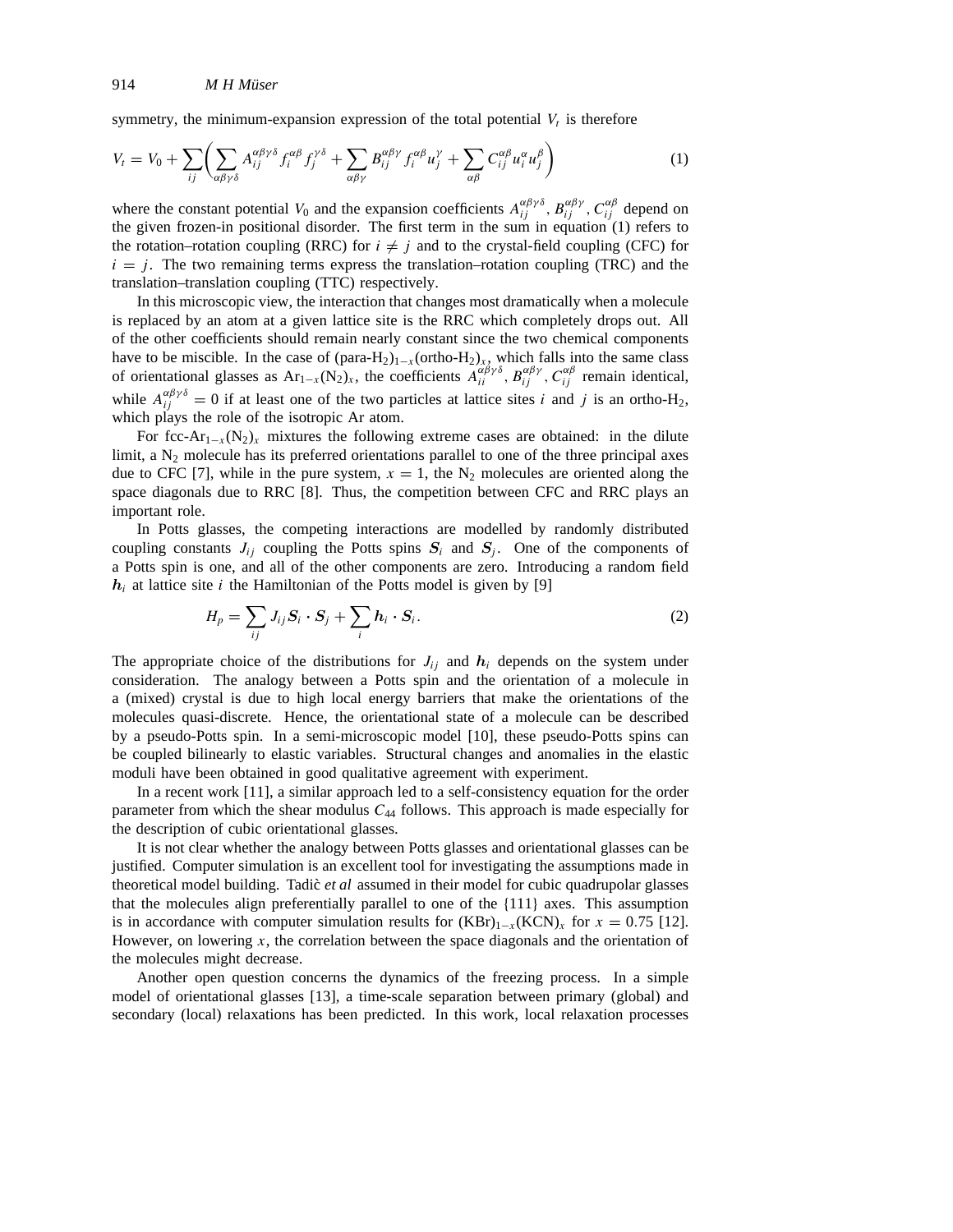like thermally activated inversion flips of the  $N_2$  molecules are made responsible for the anomalies in the low-temperature specific heat.

From the known experimental data, no primary and secondary relaxation could be deduced for  $Ar_{1-x}(N_2)_x$ . Unfortunately, there are no long-time simulations of realistic models that could be used to elucidate this question. Either the models studied were highly phenomenological [14, 15], or the correlation functions were averaged over just a few 1000 molecular dynamics steps [12, 17]. In such a short computer simulation it is clearly impossible to find a time-scale separation. In [18], much longer runs (up to 10<sup>6</sup> MC steps) were performed for fcc-Ar<sub>1−x</sub>(N<sub>2</sub>)<sub>2</sub>, x = 0.33 and x = 0.67, from which correlation functions  $(10^5 \text{ MC steps long})$  could be deduced. For the temperatures investigated the relaxation process was clearly a one-step process. No time-scale separation in the relaxation could be observed. However, it is conceivable that the large jump from  $x = 0.33$  to  $x = 0.66$  or the large jumps in temperature of at least 5 K concealed the time-scale separation. Concentration-dependent studies where x varies only smoothly could reveal this result.

An important advantage of computer simulation is that all parameters are controllable. Interactions can even be switched on or off. TRC and TTC can be suppressed if the translational degrees of freedom are not moved during a Monte Carlo run. With such a procedure it is possible to investigate the influence of these interactions on the order parameter and on correlation functions.

The outline of this paper is as follows: in section 2 the model system for  $Ar_{1-x}(N_2)_2$ is presented and its applicability to real systems is discussed. The observables are defined before the mean-field theory of Tadic` *et al* [11] (MFT) is briefly described. In section 3 the results of computer simulations are presented and comparison is made to MFT and experiment. First, recently obtained values for the order parameter as a function of concentration  $x$  and temperature  $T$  are interpreted in terms of MFT. Predictions for the elastic constants are made. For these purposes, a self-consistent integral equation for the order parameter had to be solved. The local arrangements of the  $N_2$  orientations are investigated. This is especially interesting as regards testing the input assumptions of the MFT. The effect of TRC and TTC on some self-correlation functions and on the phase diagram is discussed. A summary and a concluding discussion are given in section 4.

#### **2. Methods**

#### *2.1. The model system*

Our model system for the  $Ar_{1-x}(N_2)_x$  mixtures consists of point atoms and linear molecules containing two force centres. The 500 atoms and molecules are initially distributed at random on a fcc lattice. Cubic periodic boundary conditions are chosen. The lattice constant a is interpolated linearly with x between the lattice constants  $a_{Ar}$  and  $a_{Pa}$ , minimizing the classical potential energy of the pure Ar system and the classical potential of the pure  $N_2$ system in the  $Pa3$  phase, respectively. If not mentioned otherwise, the initial orientations of the  $N_2$  molecules have been set up according to the  $Pa3$  phase.

The interaction between the particles takes place via Lennard-Jones potentials:

$$
V(r) = 4\varepsilon \left(\frac{\sigma}{r}\right)^6 \left\{ \left(\frac{\sigma}{r}\right)^6 - 1 \right\}.
$$
 (3)

The potential parameters [16] have already been used by Klee *et al* yielding a very rough estimate of the phase boundaries of the Ar<sub>1−x</sub>(N<sub>2</sub>)<sub>x</sub> mixed crystal in the T-x plane [17].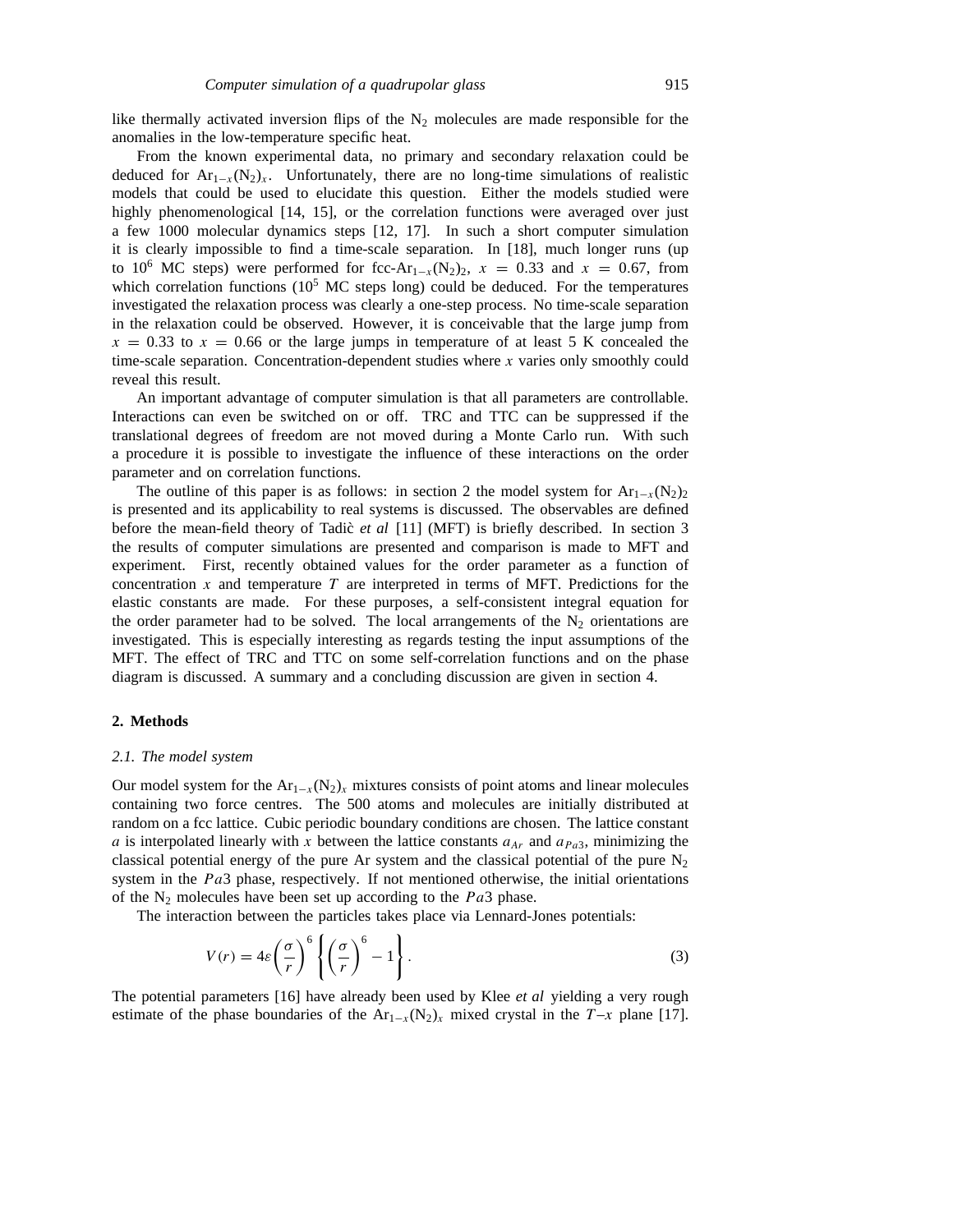The sampled variables are the centre-of-mass coordinates of all of the atoms and all of the molecules, as well as the orientational coordinates of the molecules.

This choice of potential parameters results in a fcc–Pa3 transition temperature  $T_1$  = 17.5 K, while experimentally  $T_1 \approx 35$  K [18]. Taking into account electrostatic interactions between  $N_2$  molecules leads to a more precise phase diagram [8]. Results on solid nitrogen using more realistic potentials will be published elsewhere [19]. Note that the physical interpretation does not change if the interatomic potentials are modified in this way. In both cases we are dealing with a Hamiltonian which can be approximated by an expansion of the type mentioned in equation (1). Hence, typical experimental findings for orientational glasses [20] could be obtained within this model, e.g. the slowing down of the reorientation and the broad non-uniform distribution of local orientational order parameters smoothly evolving with temperature. The efficiency of the algorithm (measured in MC sweeps per second) decreases by nearly a factor of ten if electrostatic interactions are taken into account in the pure  $N_2$  system. Hence, mixtures with high  $N_2$  concentrations could no longer be equilibrated satisfactorily.

Clearly, it is conceivable that the topology of the phase diagram changes when the interactions are altered. This might happen in analogy to the noble gases where a solid phase for He does not exist at normal pressures because the de Boer parameter is too large [21]. Nevertheless, it is important to investigate various classes of phase diagrams for orientational glasses in order to understand the freezing-in process of the orientational degrees of freedom.

#### *2.2. Observables*

A very important observable for orientational glasses is the order parameter  $q_{EA}$ , which is defined in analogy to the Edwards–Anderson order parameter of spin glasses [6].  $q_{EA}$  can be calculated by taking the limit  $t \to \infty$  of the disorder-averaged function  $g_i(t)$ :

$$
q_{EA} = \lim_{t \to \infty} [g_i(t)]_{av} \tag{4}
$$

where  $g_i(t)$  is a time autocorrelation function of the *i*th quadrupolar tensor  $f_i^{\alpha\beta}$  (defined in the introduction) [6]:

$$
g_i(t) = \frac{3}{2} \sum_{\alpha,\beta} \langle f_i^{\alpha\beta}(t') f_i^{\alpha\beta}(t+t') \rangle_{t'}.
$$
\n
$$
(5)
$$

 $q_{EA}$  measures the orientational localization of the molecules. From the curvature of the relaxation function  $g(t) = [g_i(t)]_{av}$  insight into the relaxation processes can be obtained. The broader the relaxation function the more collective is the relaxation.

MC data at long times can be given a dynamical interpretation because importance Monte Carlo sampling amounts to time averaging along the stochastic trajectory describing a numerical realization of a Markovian master equation [22]. Comparing orientational correlation functions obtained by molecular dynamics [23] and by Monte Carlo [7] methods shows that one MC step approximately corresponds to  $10^{-13}$  s of real time for the model system under consideration in the dilute limit. Clearly, this scale factor concerns only thermally activated processes and is not appropriate for the description of librational motion. Furthermore, the scale factor is presumably concentration dependent.

The local order of the  $N_2$  orientations is described by the distribution function

$$
P(d, x) = \langle \delta(|\mathbf{R}_i - \mathbf{R}_j| - d) \,\delta(\mathbf{n}_i \cdot \mathbf{n}_j - x) \rangle. \tag{6}
$$

Here,  $n_i \cdot n_j$  is the scalar product of two vectors indicating the orientations of the molecules at lattice sites i and j which are separated by a distance  $d = |R_i - R_j|$ . For simplicity, the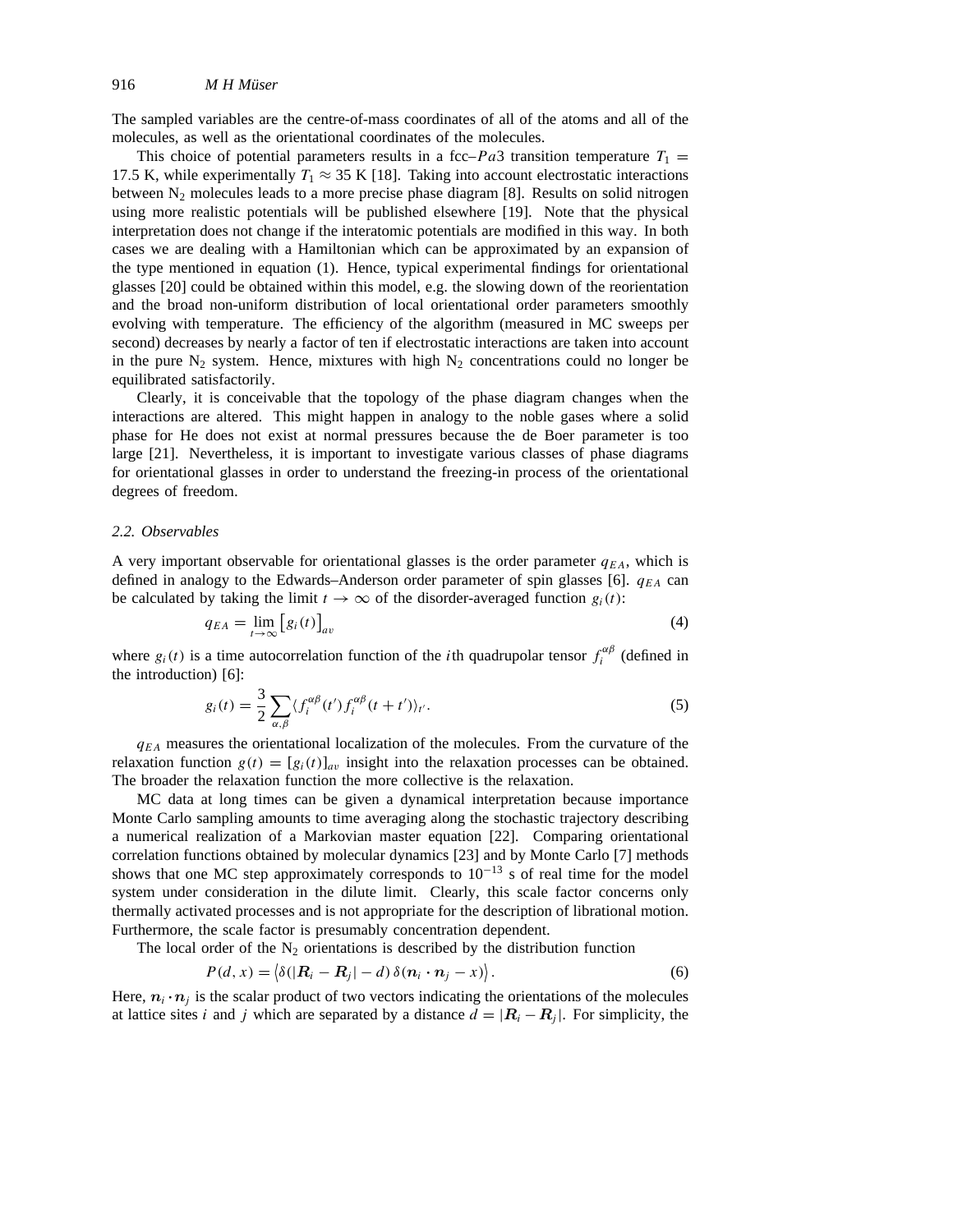values of  $d$  are replaced by those values that would have been obtained if the atoms and molecules had been constrained to their ideal fcc-lattice positions. This makes the values of d discrete and the function  $P(d, x)$  easier to evaluate.

#### *2.3. Mean-field theory*

In this subsection the mean-field theory for cubic orientational glasses presented by Tadic *et al* [11] is briefly presented. One of their basic assumptions is that at low temperatures the molecules align (nearly) parallel to one of the four space diagonals, as is the case in pure  $N<sub>2</sub>$  solids at low pressures and low temperatures. The orientational state of the molecule at lattice point *i* can then be described by a symmetry-adapted number  $Z_{i\mu}$  with  $\mu = 1, \ldots, 3$ and  $Z_{i\mu} = -1, 0$  or 1. Disorder is introduced by defining random interactions  $J_{ij}$  and random fields  $h_{i\mu}$ , so the phenomenological quadrupole–quadrupole interaction  $V_Q$  is given by

$$
V_Q = \sum_{\mu=1}^3 \left( \sum_{ij} J_{ij} Z_{i\mu} Z_{j\mu} + \sum_i h_{i\mu} Z_{i\mu} \right).
$$
 (7)

 $J_{ij}$  and  $h_{i\mu}$  are Gaussian-distributed variables with the first and seconds moments  $(J_0/N, J/\sqrt{N})$  and  $(0, \Delta)$  respectively, N being the number of particles. Note that every molecule interacts with every other molecule with the same distribution irrespective of distance, and hence the moments are suitably scaled with N.

Starting from a Hamiltonian  $H = V<sub>O</sub>$  the following self-consistent equations for the order parameter

$$
q = \frac{1}{3} \sum_{\mu} \langle p_{\mu}^2 \rangle
$$

have been obtained for the isotropic replica-symmetric case in the absence of long-range order and external field:

$$
\langle p_{\mu}^{n} \rangle = \int \prod_{\nu=1}^{3} \left[ \frac{dx_{\nu}}{\sqrt{2\pi}} \right] p_{\mu}^{n} \exp\left(-\frac{1}{2} \sum_{\nu} x_{\nu}^{2}\right)
$$
  
\n
$$
p_{\mu} = \left(\tanh(\beta H_{\mu}) - \prod_{\nu \neq \mu} \tanh(\beta H_{\nu})\right) \Bigg/ \left(1 - \prod_{\nu} \tanh(\beta H_{\nu})\right)
$$
  
\n
$$
H_{\mu} = J \sqrt{\langle p_{\mu}^{2} \rangle + \tilde{\Delta}} x_{\mu}
$$
\n(8)

with  $\tilde{\Delta} = \Delta / J^2$ .

The coupling of the rotational to the translational degrees of freedom is carried out in analogy to equation (1). If only long wavelengths are concerned, it is sufficient to bilinearly couple the rotational degrees of freedom to the strain tensor components  $\varepsilon_{\alpha\beta}$ :

$$
V_{QT} = \gamma \sum_{i} \sum_{\mu=1}^{3} Z_{i\mu} \varepsilon_{i,\mu+3}
$$
 (9)

where  $\gamma$  is a coupling constant and  $\varepsilon_{i,\mu+3}$  the  $(\mu+3)$ th component of the strain tensor in Voigt notation at lattice site i.

As in other cases where long-range order is absent, the following temperature dependence of the elastic modulus (here  $C_{44}$ ) is obtained:

$$
C_{44}(T) = \frac{C_{44}^0}{1 + \tilde{\gamma}\beta(1 - q)}
$$
\n(10)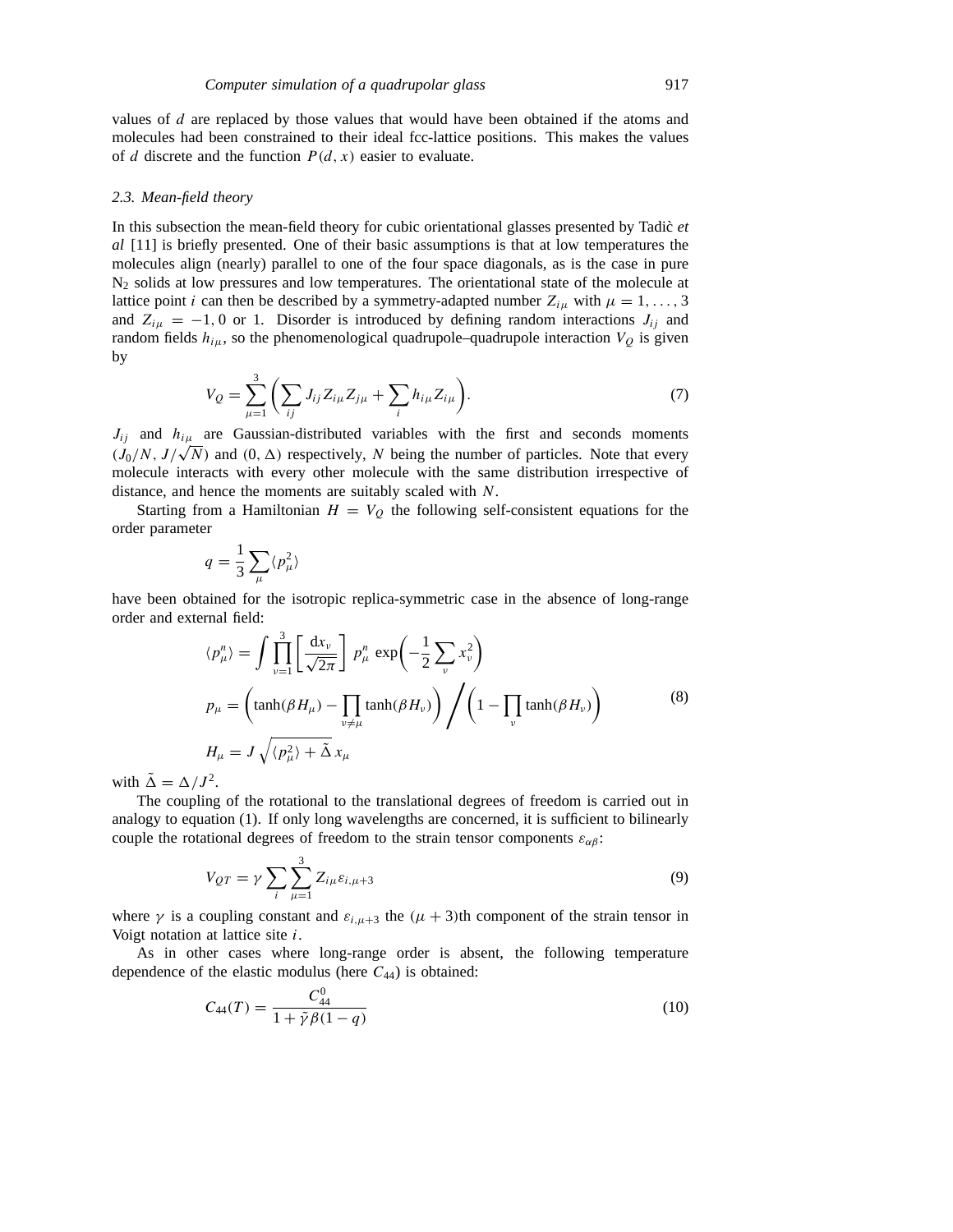where  $C_{44}^0$  is the bare shear elastic constant and  $\tilde{\gamma}^2 = \gamma^2 / C_{44}^0$ . The bare elastic constants are given by the pure translation–translation coupling, which is not given here explicitly.



**Figure 1.** The order parameter  $q_{EA}(T) = [\sigma]_{av}$  as a function of temperature. Symbols are simulation results [18]; lines are a fit according to a mean-field theory [11]. Inset: the relative shear elastic modulus  $C_{44}/C_{44}^0$  according to  $q_{EA}(T)$  and mean-field theory.

# **3. Results**

## *3.1. The order parameter*

The self-consistency equation for the order parameter obtained via the mean-field theory (MFT) presented in the last section has not yet been tested against experiment or computer experiment. Some data suitable for such a test might be the order parameter  $q_{EA}(x, T)$ which has been computed recently for  $x = \frac{1}{3}$  and  $x = \frac{2}{3}$ . The results are shown in figure 1. The lines which are obtained according to equation (8) yield good agreement within the statistical error bars. The following parameters have been used for the solid lines: (i)  $x = \frac{1}{3}, J = 9.8, h = 0.9;$  (ii)  $x = \frac{2}{3}, J = 13.2, h = 0.28$ .

The nearly quantitative agreement between simulation and mean-field theory could indicate that the four-state Potts glass with random bonds and random fields might be suitable for the description of cubic quadrupolar glasses. However, the replica-symmetric solution with the parameters given above becomes unstable at  $T \approx 12$  K for  $x = \frac{1}{3}$  and  $T \approx 15$  K for  $x = \frac{2}{3}$ .

One might also argue that the S-like curvature of the order parameter is of general nature and therefore  $q(T)$  might be described by any Potts model. In our opinion, the order parameter alone will not suffice for judging the relative merits of various approximative theories, and a more detailed analysis of various other quantities is required.

Tadic` *et al* related the order parameter to the shear modulus  $C_{44}$ ; see equation (10). This relationship between the elastic modulus and the order parameter does not depend on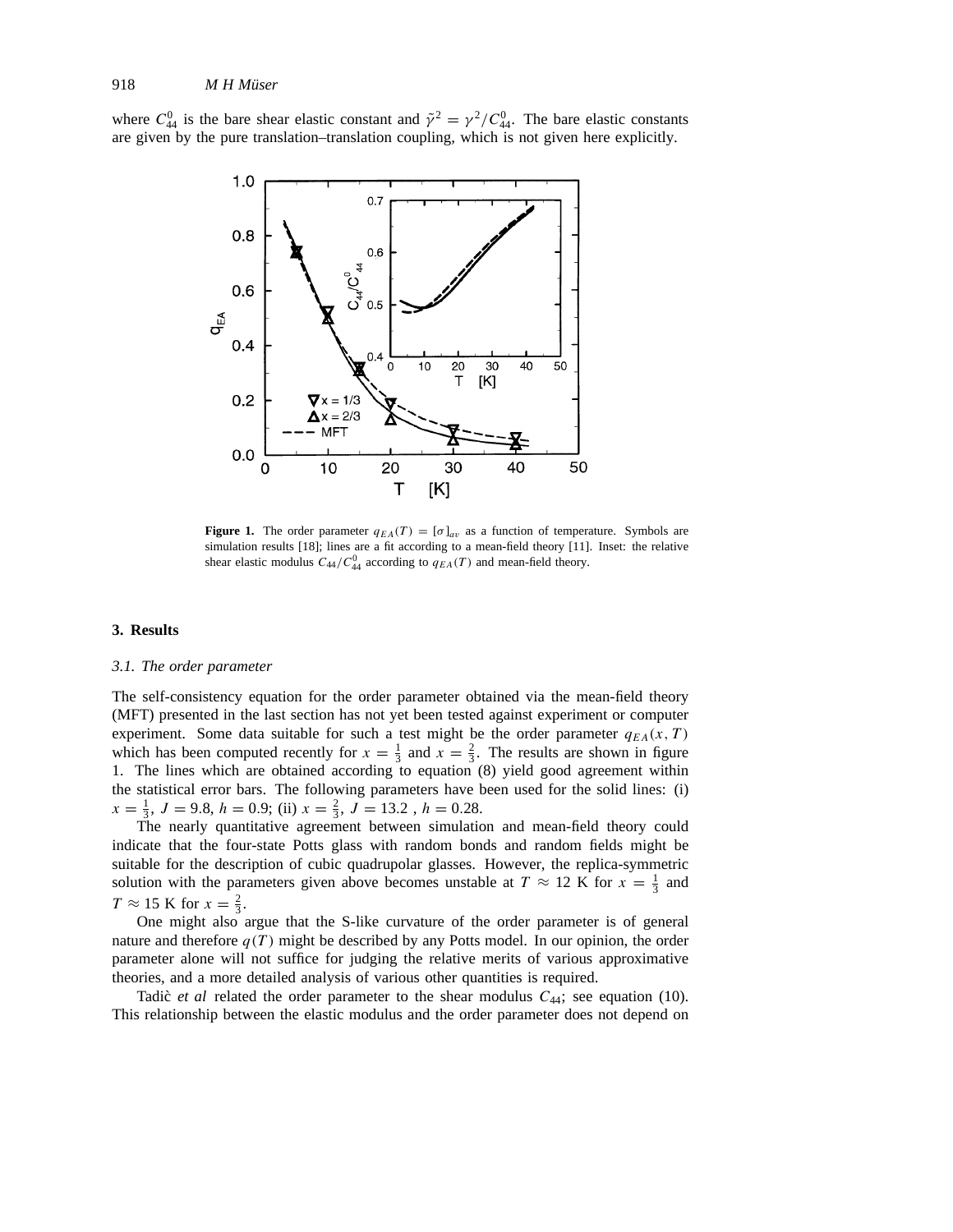the specific model but rather is a general feature of the bilinear coupling of orientational degrees of freedom and translational degrees of freedom, as long as long-range order is absent.

Good qualitative agreement with experiment and with theory is found: the higher the concentration of the molecules, the higher is the temperature where the minimum in  $C_{44}$  is found. According to provisional experimental data [24], there is even a good quantitative agreement. A slight minimum in  $C_{11} + 2C_{12}$  at a temperature  $T \approx 20$  K is observed by using Raman scattering techniques for  $x = 0.4$ .

It is worth mentioning that the systems were in thermal equilibrium at the temperatures where the proposed minima in  $C_{44}$  occur. This means that the minimum in  $C_{44}$  does not coincide with a (glass) transition temperature because in this case the correlation times would diverge, and therefore an equilibration would not have been possible using standard MC methods. Hence, if there is a characteristic freezing temperature where correlation times and correlation lengths diverge, it must be lower than the temperature where the minimum in  $C_{44}$  occurs. Note that the mean-field theory quoted above would imply for  $h = 0$  a transition at finite temperatures, while in the short-range case [9] there is no transition at all.

## *3.2. Local ordering*

Experimentally, it is difficult to determine the correlation between the orientations of neighbouring molecules in orientationally disordered systems. However, this information might be important for understanding the freezing-in process of the orientational degrees of freedom. In a computer simulation study such correlations can be quantified by measuring  $P(d, x)$  as defined in equation (6).

For Ar<sub>1−x</sub>(N<sub>2</sub>)<sub>x</sub> mixtures, a short-range order similar to the order in the Pa3 symmetry is suspected to appear in an intermediate-concentration range  $x \approx 0.5$  where experimentally  $Ar_{1-x}(N_2)$  crystallizes in the fcc symmetry [25]. Such a local ordering can be visualized by computing  $P(d, x)$ .

In figure 2 the results for  $P(d, x)$  are presented for Lennard-Jones Ar<sub>1−x</sub>(N<sub>2)x</sub> mixtures. For the pure N<sub>2</sub> crystal,  $P(d, x)$  is shown 10% above and 10% below the transition temperature obtained,  $T_1$ . For  $T > T_1$ , the orientations of neighbouring molecules are nearly equally distributed. For  $T < T_1$ , a maximum in  $P(d, x)$  can be observed at  $x = 1/3$  for the nearest neighbours and for the third-nearest neighbours, according to the  $Pa3$  structure. The next-nearest neighbours and the fourth-nearest neighbours belong to the same sublattice as the central N<sub>2</sub> molecule and therefore a peak at  $x = 1$  is observed in  $P(d, x)$ .

In the mixed cases, neighbouring molecules preferentially align parallel to each other. The length of the ferroelastic domains arising obviously increases with increasing  $N_2$ concentration. Note that for  $Ar_{0.33}(N_2)_{0.67}$ , a relative minimum exists in the distribution function  $P(d, x)$  at  $x \approx 0.75$ . The minimum becomes all the more pronounced as the distance d increases. This observation is not easy to explain, but it shows that locally the ferroelastic domain length scale is not the only characteristic length scale.

The correlation of the average molecular axis to one of the three principal axes {100} of the cubic system and to one of the four space diagonals {111} has been determined as well. At  $T = 10$  K, we obtain  $q_{100} = 0.33$  and  $q_{111} = 0.25$  for Ar<sub>0.67</sub>(N<sub>2</sub>)<sub>0.33</sub>. For Ar<sub>0.33</sub>(N<sub>2</sub>)<sub>0.67</sub>,  $q_{100} = 0.22$  and  $q_{111} = 0.32$  is obtained at the same temperature. Hence, the higher the  $N<sub>2</sub>$  concentration the more pronounced is the correlation with one of the space diagonals. Nevertheless, there is no dramatic difference between the correlations.

For  $Ar_{0.1}(N_2)_{0.9}$ , both types of local orientational order can be observed. Ferroelastic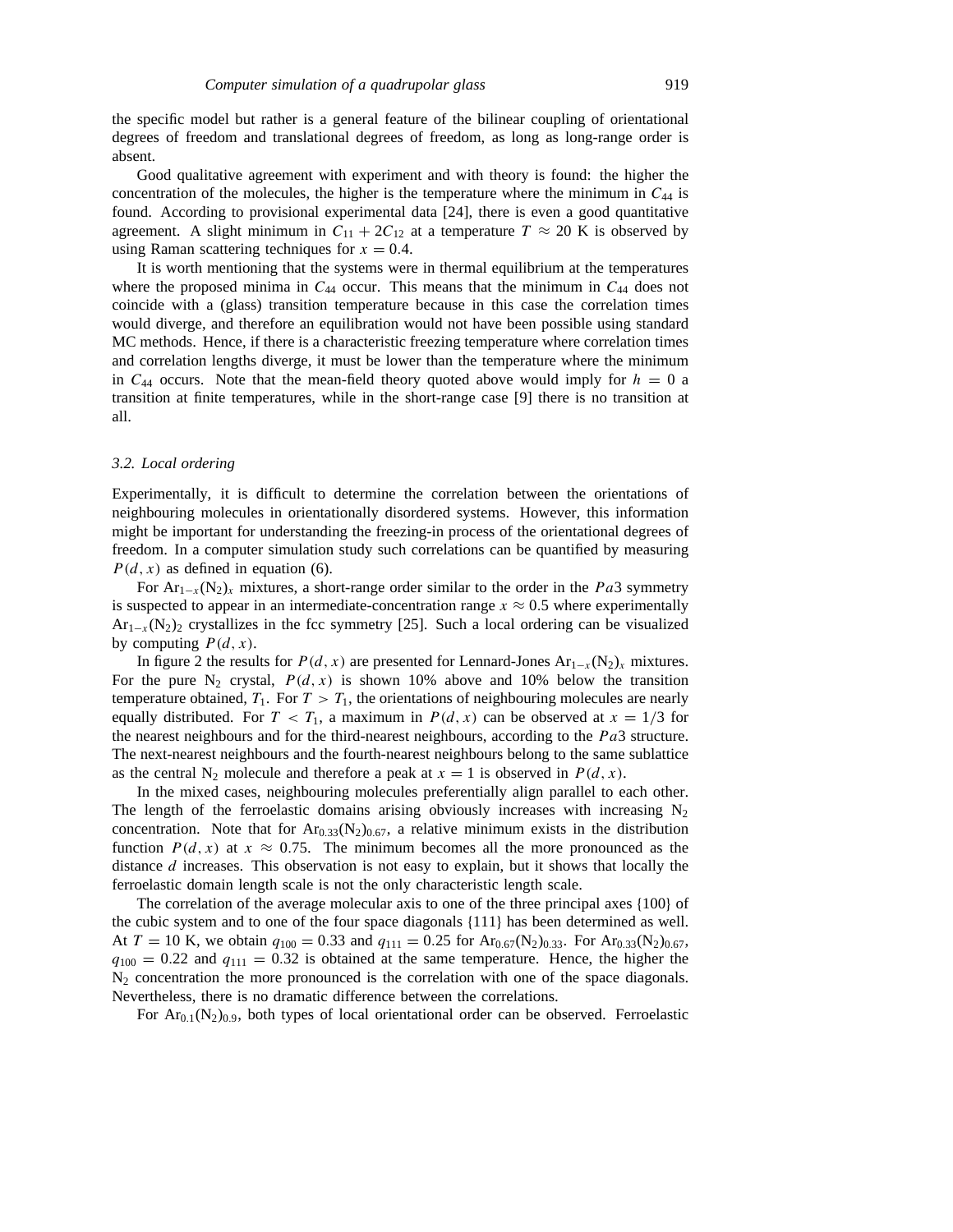

**Figure 2.** The angle–angle correlation function of N<sub>2</sub> molecules. (a)  $x = 1/3$ ,  $T = 10$  K, (b)  $x = 2/3$ ,  $T = 10$  K, (c)  $x = 1$ ,  $T = 19$  K, (d)  $x = 1$ ,  $T = 16$  K. The grid shows the *a priori* distribution.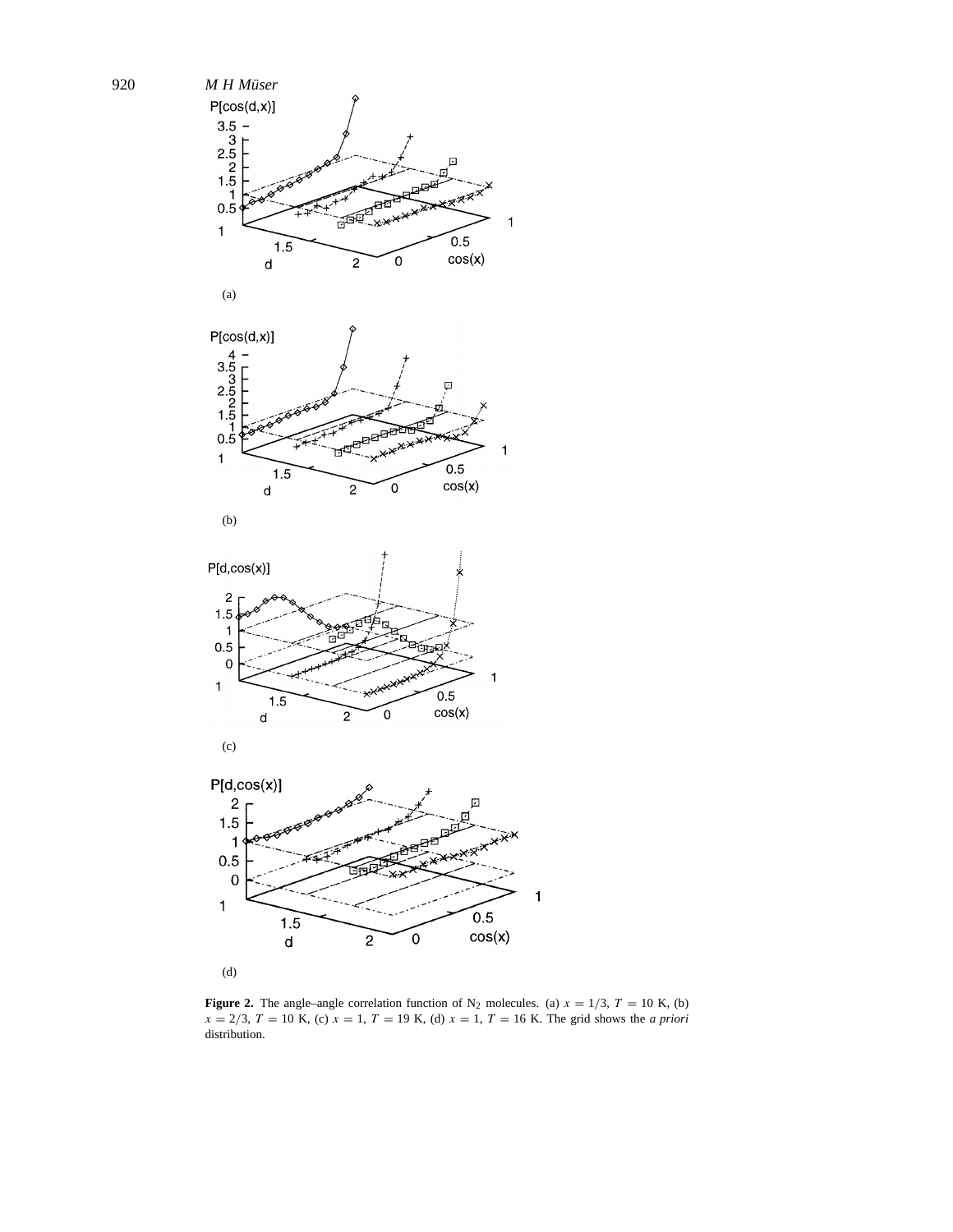ordering is obtained by cooling this mixture down. In this case, all molecules align parallel to one of the {111} axes, resulting in a trigonal-like phase. However, for temperatures  $T < T_1$ , the Pa3 structure remains stable if the initial structure corresponds to the Pa3 symmetry.

The results presented in this subsection might be altered if more realistic potentials were used. In particular, one expects a stronger tendency of neighbouring molecules to align perpendicularly if electrostatic interactions are taken into account. Nevertheless, the study presented starts from a microscopic Hamiltonian and it is quite possible that other real mixtures of atoms and molecules fall into the class of Lennard-Jones  $Ar_x(N_2)_{1-x}$ .

#### *3.3. Time correlation functions*

Primary and secondary relaxations have not yet been observed for  $Ar_{1-x}(N_2)_x$  mixtures, while two-step relaxation is quite common in other classes of disordered materials.

Experimentally, the orientation-density self-correlation function is difficult to obtain because the homonuclear  $N_2$  molecules do not couple to the dielectric permittivity.

Hence, computer simulation is the appropriate tool for investigating correlation functions of the type of equation (5). In order to perform well-defined averaging, good equilibration has to be performed.

The duration of equilibration depended on the concentration. The most extensive studies were carried out for  $x = 0.7$ , a sample of 500 particles in total, which was equilibrated for 10<sup>6</sup> MC steps. The correlation function for this sample was then averaged over  $2 \times 10^6$ MC steps. This corresponds to 150 h of CPU time on a CRAY Y-MP. The computational effort for the study of the  $x = 0.5$ ,  $x = 0.6$  and  $x = 0.8$  samples was in the same range.



**Figure 3.** The correlation function  $g(t)$  for various N<sub>2</sub> concentrations x at  $T = 12$  K.

In figure 3, the orientation correlation function is shown for  $x = 0.1, 0.2, \ldots, 1.0$  at the constant temperature  $T = 12$  K. The correlation time obviously increases with the  $N_2$  concentration x. A clear plateau at MC times  $t = 10^5$  in the self-correlation function can only be obtained for  $x \le 0.3$ . Note that the order parameter which is given by the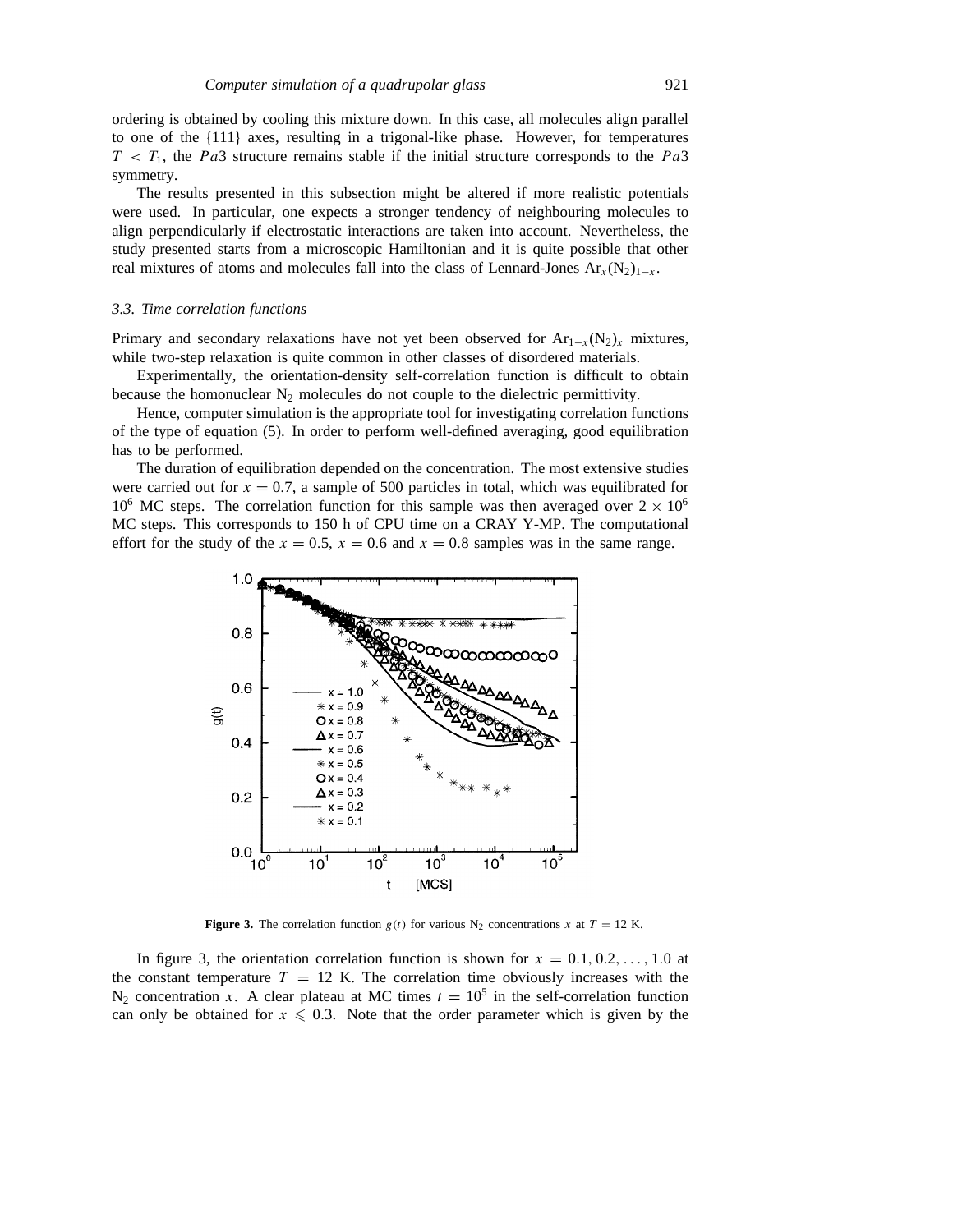correlation function at times  $t \to \infty$  first increases with x up to  $x = 0.3$  and then seems to decrease with increasing x. In the range  $0.4 \le x \le 0.7$ , only an upper bound can be given for the order parameter. For concentrations  $x \geq 0.8$ , a clear plateau can be found again in  $g(t) = [g_i(t)]$  at MC times  $t \ge 10^2$  MC steps. The corresponding plateau values can again be interpreted as the order parameter provided that with increasing particle number the plateau stabilizes for infinite times.

An interesting feature of figure 3 is that the relaxation is clearly a one-step procedure at low concentrations. With increasing  $x$ , however, the relaxation begins to be broadened. At  $x = 0.7$ , strong indications for a two-step relaxation are found with a primary relaxation for  $t > 10<sup>4</sup>$  and a secondary relaxation for  $t < 10<sup>3</sup>$ . Unfortunately, this is not a real-time scale separation, but nevertheless it is enough to show up as a shoulder in the relevant correlation function.

#### *3.4. Translation–rotation coupling*

The translation–rotation coupling (TRC) plays an important role when the generalized susceptibility is determined experimentally by measuring the elastic constants [6]. On the other hand, TRC induces changes in the Bravais lattice due to the onset of orientational ordering or freezing [3]. One could now ask the opposite question—of what the consequences of TRC are for the orientational ordering.



**Figure 4.** The correlation function  $g(t)$  for  $x = 0.7$  at  $T = 12$  K. Different algorithms have been used; see the text.

Different forms of simulation algorithms were used to elucidate this question and the resulting self-correlation functions for  $x = 0.7$  and  $T = 12$  K are shown in figure 4:

(i) *annealed:* all degrees of freedom are moved;

(ii) *quenched:* the translational degrees of freedom are constrained to their thermal equilibrium positions;

(iii)  $\beta$  (Pa3): the translational degrees of freedom are constrained to the ideal fcc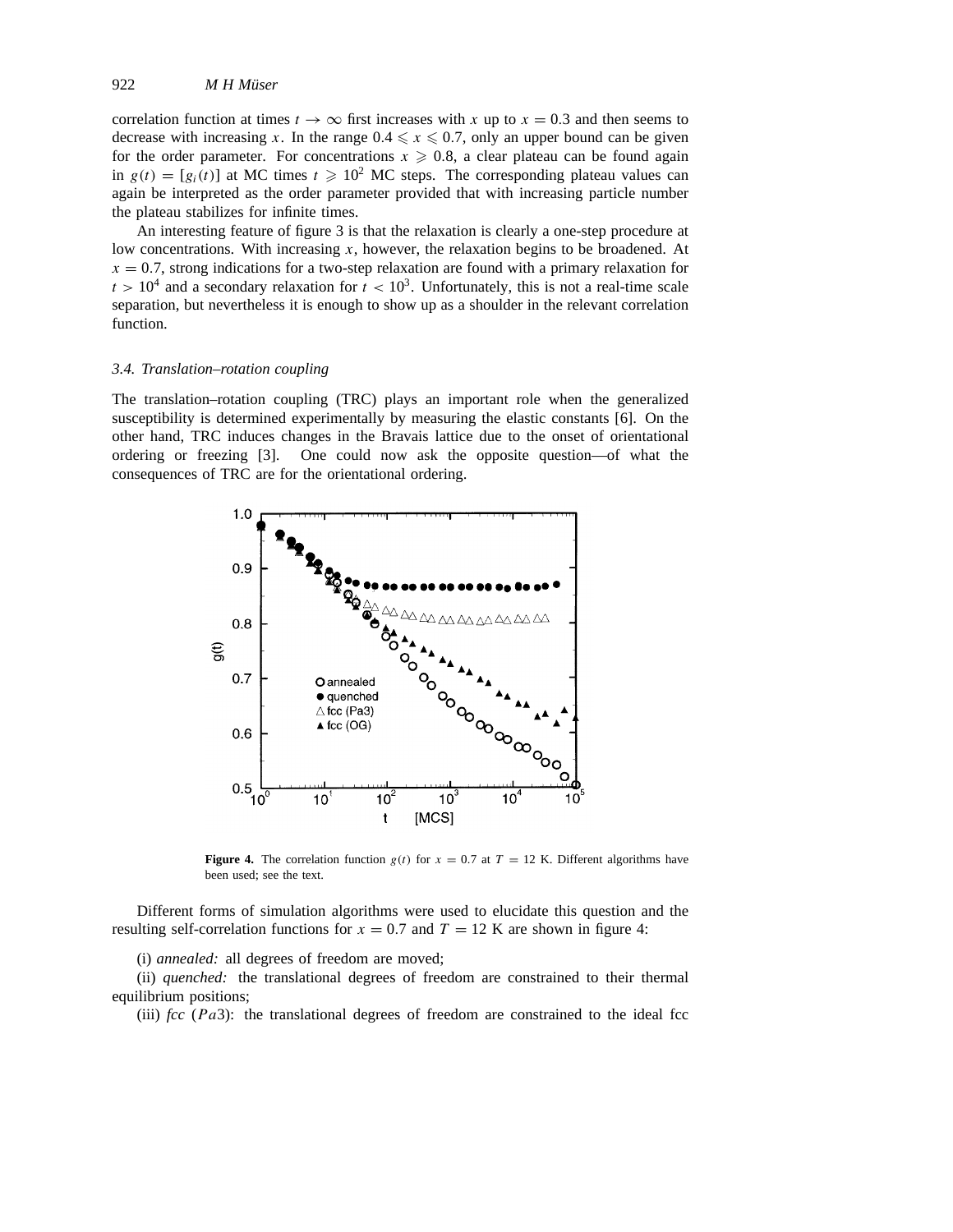positions; the initial configuration of the orientational degrees of freedom corresponds to the  $Pa3$  symmetry;

(iv)  $\hat{f}c\hat{c}$  (OG): for the translational degrees as in (iii); the initial configuration of the orientational degrees of freedom is taken from case (i).

In all cases at least  $3 \times 10^5$  MC steps of equilibration were performed before the observables were averaged.

Although translational displacement variables are considered to be small, the four cases investigated yield quite different forms of relaxation functions and local orientational ordering.

In case (i), the orientation correlation function has the lowest values at every time investigated. If the translational degrees of freedom are then fixed to their thermal equilibrium positions, case (ii), a clear plateau in  $g(t)$  can be found very quickly, while for times  $t < 10$  the two relaxation functions are similar. Thus, for 'successful' reorientational motion it is important that the local fields acting on the orientations of the molecules fluctuate in time. Static local fields in the form of a frozen-in TRC favour an unrealistically high order parameter.

In the cases (iii) and (iv), the translational degrees of freedom were set up according to the fcc symmetry, so here the TRC is completely suppressed. When initially started with a  $Pa3$ -symmetry-type ordering of the orientational degrees of freedom, case (iii), the system does not 'forget' the initial configuration. In the case of a disordered starting configuration taken from case (i), neighbouring molecules preferentially align parallel as in case (i)—however, resulting in a slightly enhanced order parameter and with a much less pronounced two-step relaxation. Even though for finite systems no difference between zero-field-cooled and field-cooled cases exists, it turns out that between the  $Pa3$ -fieldcooled' configuration, case (iii), and the 'zero-field-cooled' configuration, case (iv), a large energy barrier exists that cannot be surmounted within a large number of MC steps. This, however, is possible if smaller samples containing 108 particles in total are considered. One can conclude that the barrier increases with system size and hence, in infinitely large systems, the barrier separating the (meta-)stable states becomes infinitely large. Note that the  $Pa3$ -field-cooled' mixture loses its memory within approximatively 100 MC steps as soon as the TRC is switched on again.

#### **4. Discussion and conclusions**

Lennard-Jones  $Ar_{1-x}(N_2)_x$  mixtures have been studied with Monte Carlo techniques over a wide range of temperature and  $N_2$  concentrations x. The main points investigated in this paper are the analogy between Potts glasses and orientational glasses, the local orientational ordering, the stochastic dynamics of reorientational motion and the influence of the translation–rotation coupling (TRC) on the phase diagram.

The mean-field theory (MFT) of the four-state Potts glass in three dimensions of Tadic` *et al* [11] describes the order parameter  $q(T)$  for  $x = 0.33$  and  $x = 0.67$  well, if its parameters are suitably adjusted. However, the replica-symmetric solution becomes unstable at relatively low values for  $q(T)$ , so the good agreement between theory and simulation is not yet really satisfactory. The strong effects of TRC on the properties (figure 4) indicates that models such as that of equation (2), which do not include TRC effects on the Potts spins themselves, are not really adequate for our system, at least if dynamic quantities are considered. Using the MFT, nevertheless, a minimum in the elastic modulus  $C_{44}$  can be deduced at temperatures  $T \approx 10$  K in agreement with experimental data. However, the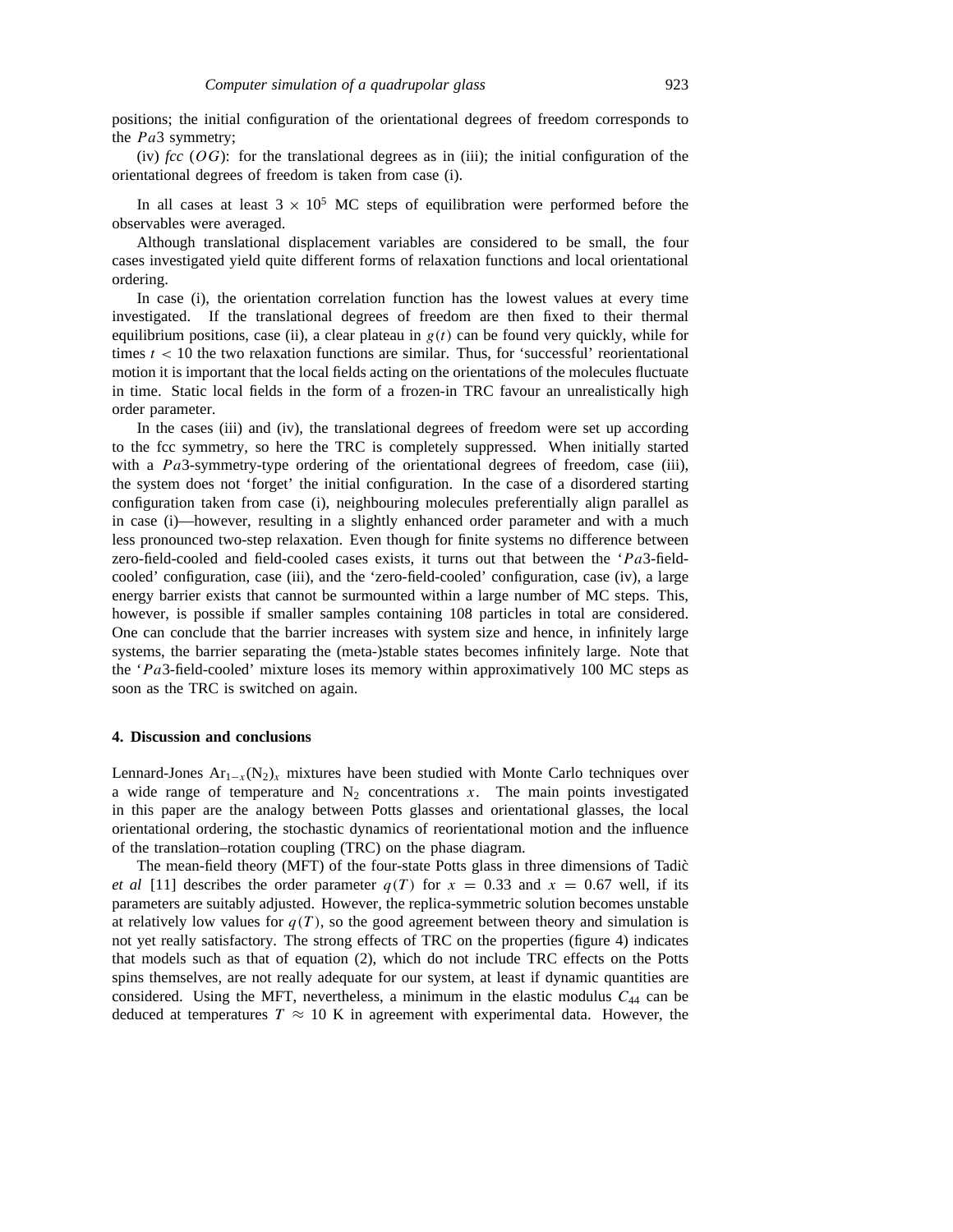anomaly has been observed in  $C_{11} + 2C_{12}$ . This might be due to the fact that the molecules do not only align parallel to the space diagonals but also align parallel to the cubic main axes, contrary to the MFT assumptions.

Nevertheless, the study of Potts models is very promising as regards understanding static properties associated with the freezing-in process in orientational glasses. The mapping from a realistic Hamiltonian, e.g. that given in equation (1), to a Potts model Hamiltonian, given in equation (2), is one of the most important unresolved questions. In particular, it would be desirable to obtain the first and the second moments of the coupling constants  $J_{ij}$  and the random fields  $h_i$  as functions of the concentration x and the (realistic) microscopic expansion coefficients as a function of distance between the lattice sites. This is an important task for the future.

The evidence for a two-step relaxation in  $Ar_{1-x}(N_2)_x$  mixtures is a new result which can only be found in a quite narrow range of concentration below the critical concentration  $x_c$ , where long-range order sets in. For still lower x the relaxation functions are broadened and of stretched-exponential type (see [23]), but they are clearly one-step processes. It would be interesting to know whether these findings can be reproduced in experiments by measuring the central peak. In order to provide the experimentalist with more precise information, a molecular dynamics study based on more realistic potentials would have to be performed. These studies, however, would be even more CPU time intensive than the studies presented here, because the successive configurations in molecular dynamics studies are more correlated than in MC simulations and because the use of more realistic potentials decreases computational speed by approximately a factor of ten.

Another important finding presented here is the intensity with which the TRC influences the phase diagram and the orientational correlation functions. No more significant reorientational motion is possible when the translational degrees of freedom are constrained to their thermal equilibrium positions. The constraint mentioned restricts the system to moving only in one or in a few local minima of potential energy. When the translational degrees of freedom are constrained to the ideal fcc-lattice positions, the  $Pa3$  ordering becomes at least metastable even for concentrations as low as  $x = 0.7$ . The approach in which TRC is considered as a small field acting on the orientational degrees of freedom therefore should be revised, at least for the present system.

# **Acknowledgments**

The author thanks R Feile, T Westerhoff and F Bruchhäuser for stimulating discussions as well as K Binder for critically reading the manuscript. The research described herein was carried out in the framework of the Sonderforschungsbereich 262 der Deutschen Forschungsgemeinschaft. This work was supported also by the Bundesministerium für Bildung, Wissenschaft, Forschung und Technologie (BMFT) No 03N8008C. The computations were carried out on the CRAY Y-MP of the HLRZ at Jülich.

#### **References**

- [1] Höchli U T, Knorr K and Loidl A 1990 Adv. Phys. 39 409
- [2] Michel K H and Naudts J 1977 *Phys. Rev. Lett.* **39** 212
- Michel K H and Rowe J M 1980 *Phys. Rev.* B **22** 1417 De Raedt A, Binder K and Michel K H 1981 *J. Chem. Phys.* **75** 2977 Michel K H 1985 *Phys. Rev.* B **35** 1405; 1986 *Phys. Rev. Lett.* **57** 2188
- [3] Lynden-Bell R M and Michel K H 1994 *Rev. Mod. Phys.* **66** 721
- [4] Goldbart P M and Sherrington D 1985 *J. Phys. C: Solid State Phys.* **18** 1923